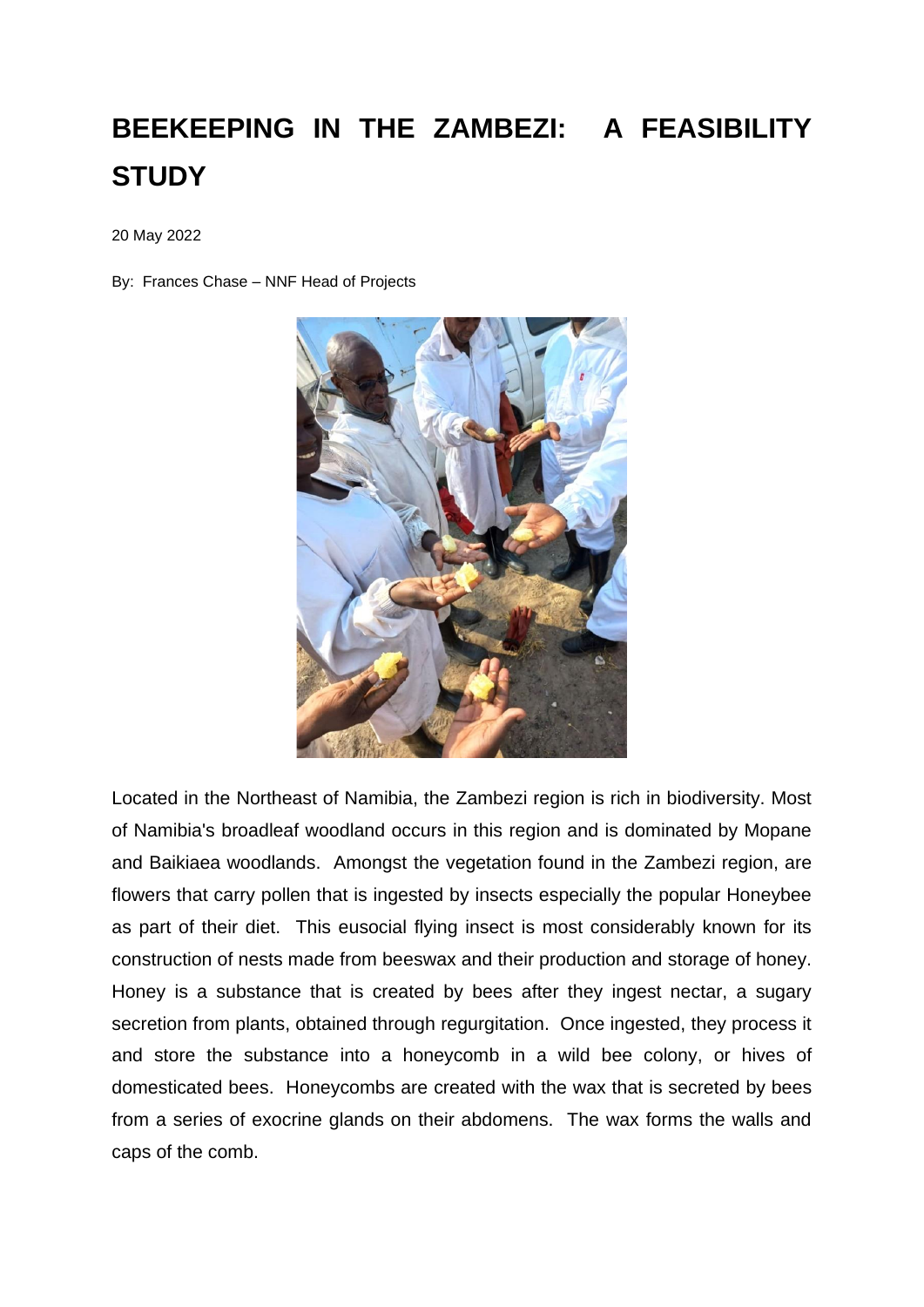Beekeeping in the Zambezi Region gives communities from conservancies and community forests the potential of livelihood diversification and economic improvement.

The beekeeping feasibility study forms part of a larger project titled Zambezi State Forest support, the main goal of this project was to provide support to and address the immediate threats of the Zambezi State Forest Area and the Kwandu corridor and lay the foundation for the official designation of this critical area a recognised protected area. The beekeeping feasibility study is under the activity ''develop the capacity of the surrounding community forest and conservancy and on the ZSFA forest resources under objective 3. The beekeeping feasibility study is under the project activity ''develop the capacity of the surrounding community forest and conservancy and on the ZSFA forest resources under objective 3.

Dr. Ortwin Aschenborne, was approached to assist in implementing a bee project in the Zambezi Region, he recommended a feasibility study to be conducted to find out if beekeeping and harvesting honey is viable in this region.



Four different locations along the Kwando River were selected in Kwandu Community Forest. Taylor-made hives were suspended on a hanging scale and were erected. Bee swarms were bought from a local beekeeper that caught the swarms in the area. The hives were positioned close to permanent water, a food source (good vegetation), and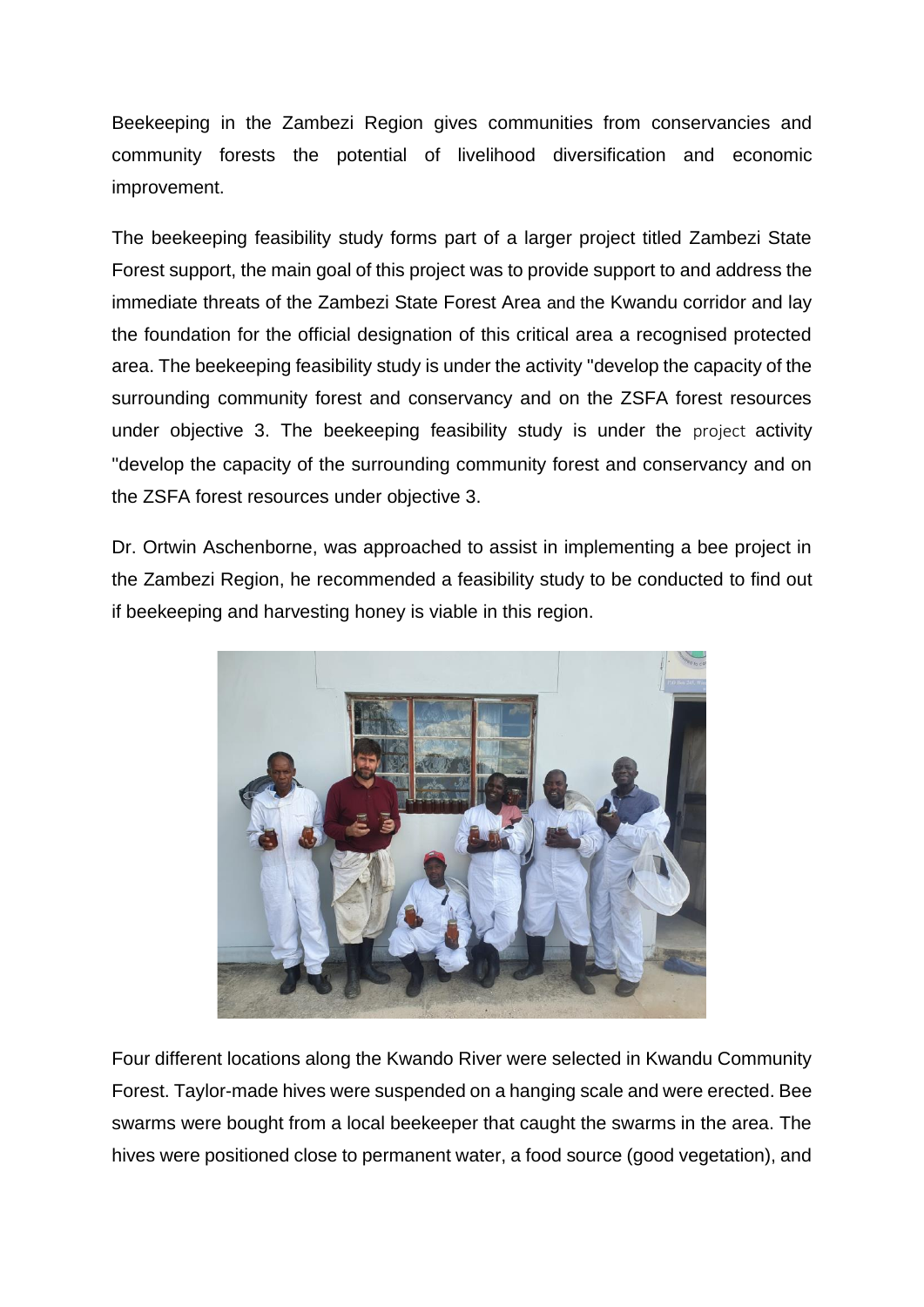good security and away from humans and livestock. The weights of the hives will be recorded weekly, higher weights indicate the time of years when there is an abundant food source for the bees, therefore, increased honey production. Low weights will indicate times of the year where feeding will be required.

The feasibility should run for 1 year. COmON Foundation Phase 1 has ended Jan 2022. COmON Phase 2 began March 2022, under this project, the feasibility study will continue, and the expansion of beehives to take place. Ending 2023.



Beekeeping is an income supplement for subsistence farmers in rural Africa. This has been successful in many central and east African countries, establishing beekeeping enterprises, both for substance and commercial farmers, however, in Namibia no honey production is worth mentioning from local beekeepers. Several projects and organizations (both Governmental and NGOs) have invested in beekeeping but none of these projects has successfully resulted in honey production and revenue creation. The aim of this one-year trial in the Zambezi region is to determine the potential of honey production at 4 different sites as well as determine the management interventions required, specific for the region, to successfully implement beekeeping.